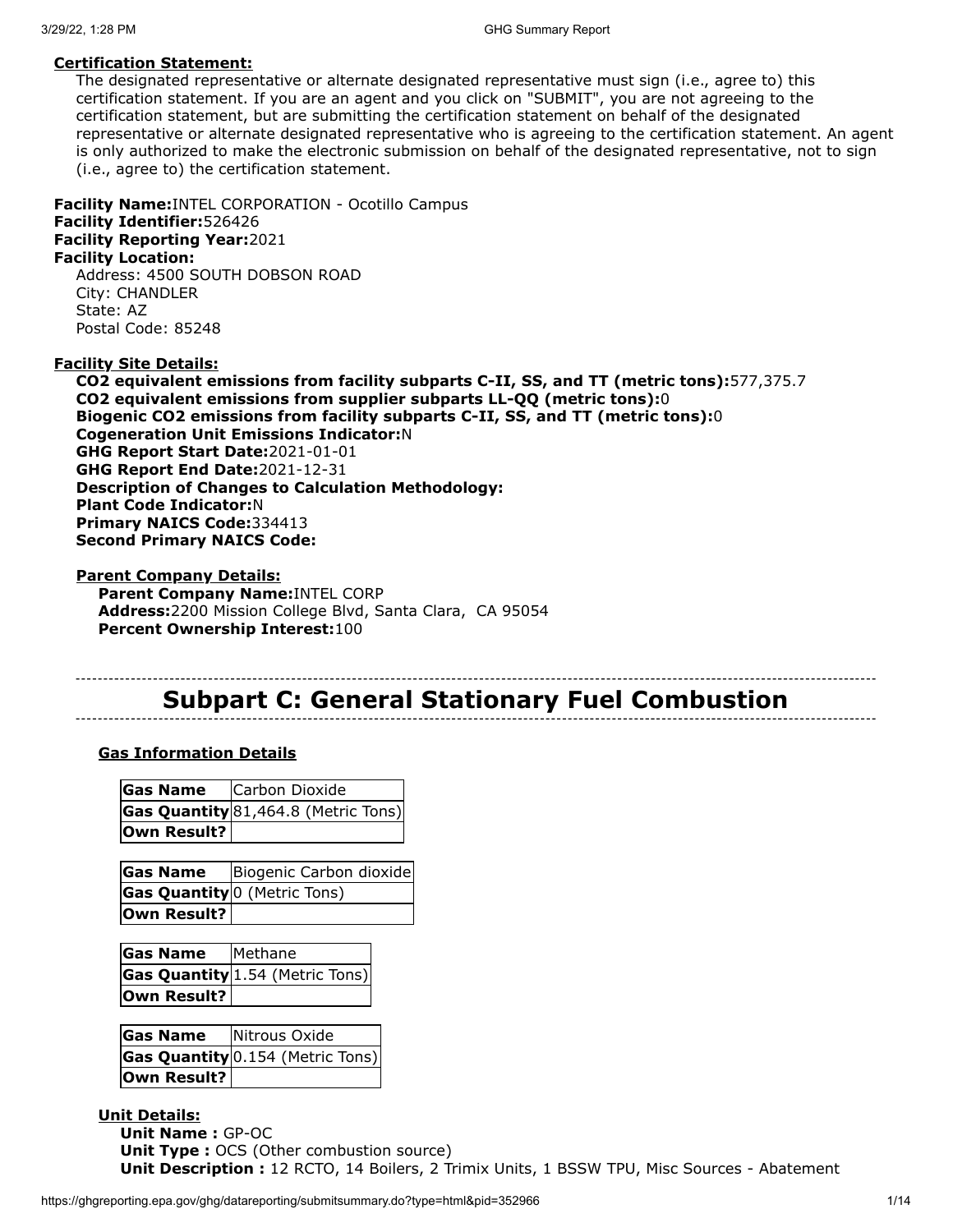equipment & Kitchen equipment **Other Unit Name : Small Unit Aggregation Details: Use Ivt Indicator:** Y **Highest Maximum Rated Heat Input Capacity:** 52.5 **Cumulative Maximum Rated Heat Input Capacity:** 490.17

**Emission Details: Annual CO2 mass emissions from sorbent:** 0 (Metric Tons) **Annual Biogenic CO2 Emissions:** 0 (metric tons) **Annual Fossil fuel based CO2 Emissions:** 81556.8 (metric tons)

#### **Tier Fuel Details:**

**Fuel** : Natural Gas (Weighted U.S. Average) **Tier Name** : Tier 2 (Equation C-2a) **Tier Methodology Start Date** : 2021-01-01 **Tier Methodology End Date** : 2021-12-31 **Frequency of HHV determinations** : Monthly

#### **Tier 2 Monthly HHV Details** :

|    |    |    |    |    |    |    | January February March April May June July August September October November December |    |    |
|----|----|----|----|----|----|----|---------------------------------------------------------------------------------------|----|----|
| IN | 'N | ١N | IN | IN | ΙN | IN | I٨                                                                                    | 'N | IN |

#### **Fuel Emission Details** :

| <b>Total CO2</b><br><b>lemissions</b> | <b>Total CH4</b><br><b>lemissions</b> | Total N2O<br><b>lemissions</b> | <b>CO2e</b>        | <b>Total CH4 emissions Total N2O emissions</b><br><b>CO2e</b> |
|---------------------------------------|---------------------------------------|--------------------------------|--------------------|---------------------------------------------------------------|
| 81464.8 (Metric<br>Tons)              | l1.54 (Metric<br>Tons)                | 10.154 (Metric<br>Tons)        | 38.4 (Metric Tons) | $ 45.8 $ (Metric Tons)                                        |

# **Subpart I: Electronics Manufacturing**

#### **Gas Information Details**

| Gas Name    | Nitrous Oxide                     |
|-------------|-----------------------------------|
|             | Gas Quantity 196.32 (Metric Tons) |
| Own Result? |                                   |

| <b>Gas Name</b>                        | Nitrogen trifluoride |
|----------------------------------------|----------------------|
| <b>Gas CAS Registry Number</b>         | 7783-54-2            |
| <b>Gas Linear Chemical Formula</b> NF3 |                      |
| <b>Gas Quantity</b>                    | 3.58 (Metric Tons)   |
| Own Result?                            |                      |

| <b>Gas Name</b>                                    | <b>Other</b>                              |
|----------------------------------------------------|-------------------------------------------|
| <b>Other Gas Name</b>                              | FC-3283/FC-8270 (Perfluorotripropylamine) |
| <b>Other Gas CAS Registry Number</b>               | l338-83-0                                 |
| <b>Other Gas Linear Chemical Formula</b> (C3F7) 3N |                                           |
| <b>Other Gas GHG Group</b>                         | <b>Fully fluorinated GHGs</b>             |
| <b>Gas Quantity</b>                                | 0 (Metric Tons)                           |
| Own Result?                                        |                                           |

| <b>Gas Name</b>                      | <b>Other</b>                                 |
|--------------------------------------|----------------------------------------------|
| <b>Other Gas Name</b>                | [FC-40/FC-43 (Perfluorotributylamine (PTBA)) |
| <b>Other Gas CAS Registry Number</b> | 1064698-37-8                                 |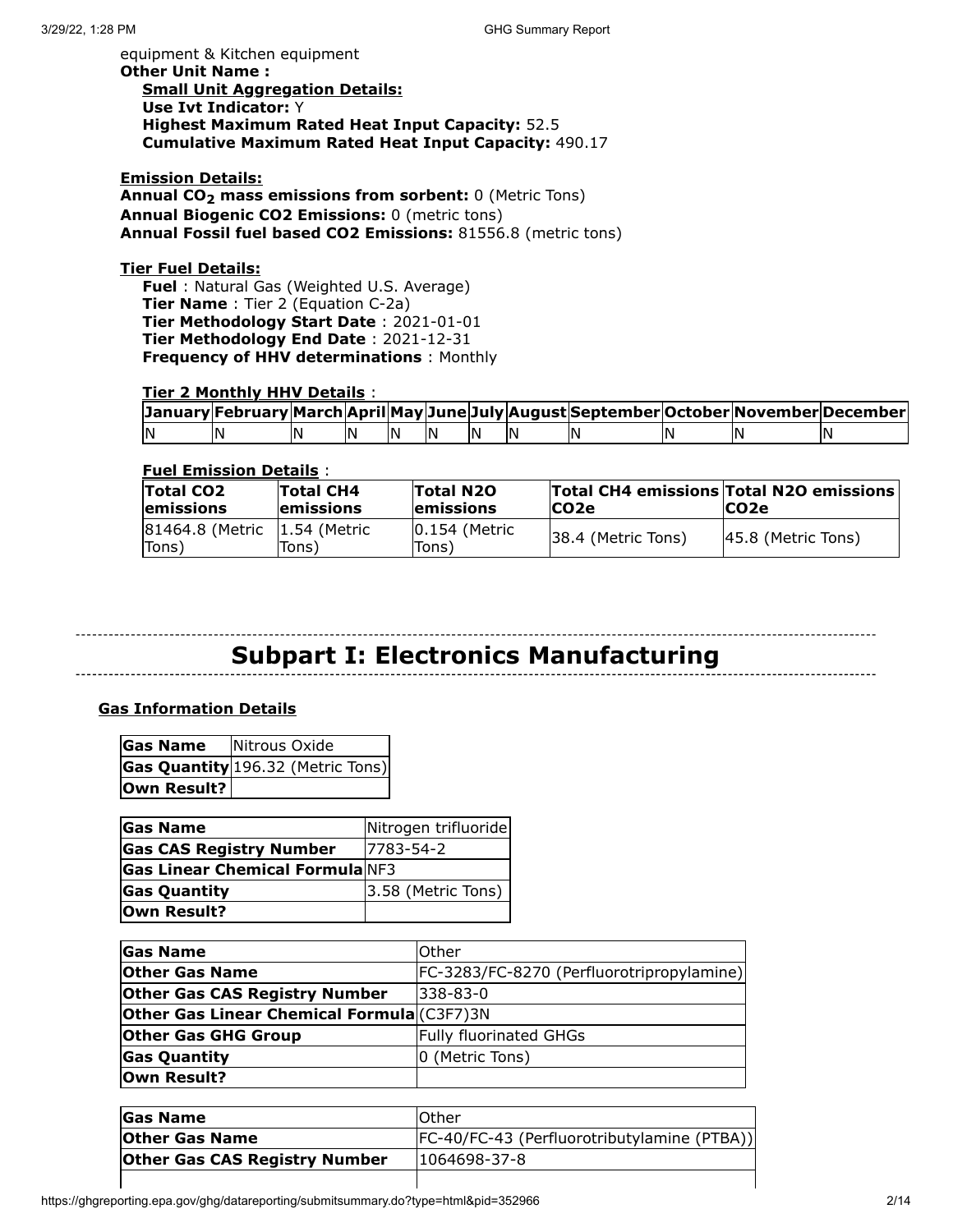**Other Gas Linear Chemical Formula** (C4F9)3N

| <b>Puller Gas Linear Chemical Formula</b> (CTI 3731) |                               |
|------------------------------------------------------|-------------------------------|
| <b>Other Gas GHG Group</b>                           | <b>Fully fluorinated GHGs</b> |
| <b>Gas Quantity</b>                                  | $ 1.1$ (Metric Tons)          |
| Own Result?                                          |                               |

| <b>Gas Name</b>                        | PFC-14 (Perfluoromethane) |
|----------------------------------------|---------------------------|
| <b>Gas CAS Registry Number</b>         | $175 - 73 - 0$            |
| <b>Gas Linear Chemical Formula</b> CF4 |                           |
| <b>Gas Quantity</b>                    | 24.19 (Metric Tons)       |
| Own Result?                            |                           |

| <b>Gas Name</b>                          | IHFC-32               |
|------------------------------------------|-----------------------|
| <b>Gas CAS Registry Number</b>           | $175 - 10 - 5$        |
| <b>Gas Linear Chemical Formula</b> CH2F2 |                       |
| <b>Gas Quantity</b>                      | $[0.14$ (Metric Tons) |
| Own Result?                              |                       |

| <b>Gas Name</b>                                       | HFE-449sl, (HFE-7100) Isomer blend |
|-------------------------------------------------------|------------------------------------|
| <b>Gas CAS Registry Number</b>                        | $ 163702-07-6, 163702-08-7$        |
| Gas Linear Chemical Formula C4F90CH3, (CF3)2CFCF20CH3 |                                    |
| <b>Gas Quantity</b>                                   | 0 (Metric Tons)                    |
| Own Result?                                           |                                    |

| <b>Gas Name</b>                        | Sulfur hexafluoride   |
|----------------------------------------|-----------------------|
| <b>Gas CAS Registry Number</b>         | $12551 - 62 - 4$      |
| <b>Gas Linear Chemical Formula</b> SF6 |                       |
| <b>Gas Quantity</b>                    | $ 3.47$ (Metric Tons) |
| <b>Own Result?</b>                     |                       |

| <b>Gas Name</b>                         | $HFC-41$           |
|-----------------------------------------|--------------------|
| <b>Gas CAS Registry Number</b>          | 1593-53-3          |
| <b>Gas Linear Chemical Formula CH3F</b> |                    |
| <b>Gas Quantity</b>                     | 0.68 (Metric Tons) |
| Own Result?                             |                    |

| <b>Gas Name</b>                         | PFC-116 (Perfluoroethane) |
|-----------------------------------------|---------------------------|
| <b>Gas CAS Registry Number</b>          | $76 - 16 - 4$             |
| <b>Gas Linear Chemical Formula</b> C2F6 |                           |
| <b>Gas Quantity</b>                     | 3.04 (Metric Tons)        |
| <b>Own Result?</b>                      |                           |

| <b>Gas Name</b>                                                | lOther                        |
|----------------------------------------------------------------|-------------------------------|
| <b>Other Gas Name</b>                                          | HT-110                        |
| <b>Other Gas CAS Registry Number</b>                           | 69991-67-9 (d)                |
| Other Gas Linear Chemical Formula CF3(OCFCF3CF2)n-(OCF2)m-OCF3 |                               |
| <b>Other Gas GHG Group</b>                                     | <b>Fully fluorinated GHGs</b> |
| <b>Gas Quantity</b>                                            | 0 (Metric Tons)               |
| Own Result?                                                    |                               |

| <b>Gas Name</b>                        | HFE-569sf2, (HFE-7200) Isomer blend                     |
|----------------------------------------|---------------------------------------------------------|
| <b>Gas CAS Registry Number</b>         | 163702-05-4, 163702-06-5                                |
|                                        | Gas Linear Chemical Formula C4F90C2H5, (CF3)2CFCF20C2H5 |
| <b>Gas Quantity</b><br>0 (Metric Tons) |                                                         |
| Own Result?                            |                                                         |

⊤

 $\Gamma$ 

┑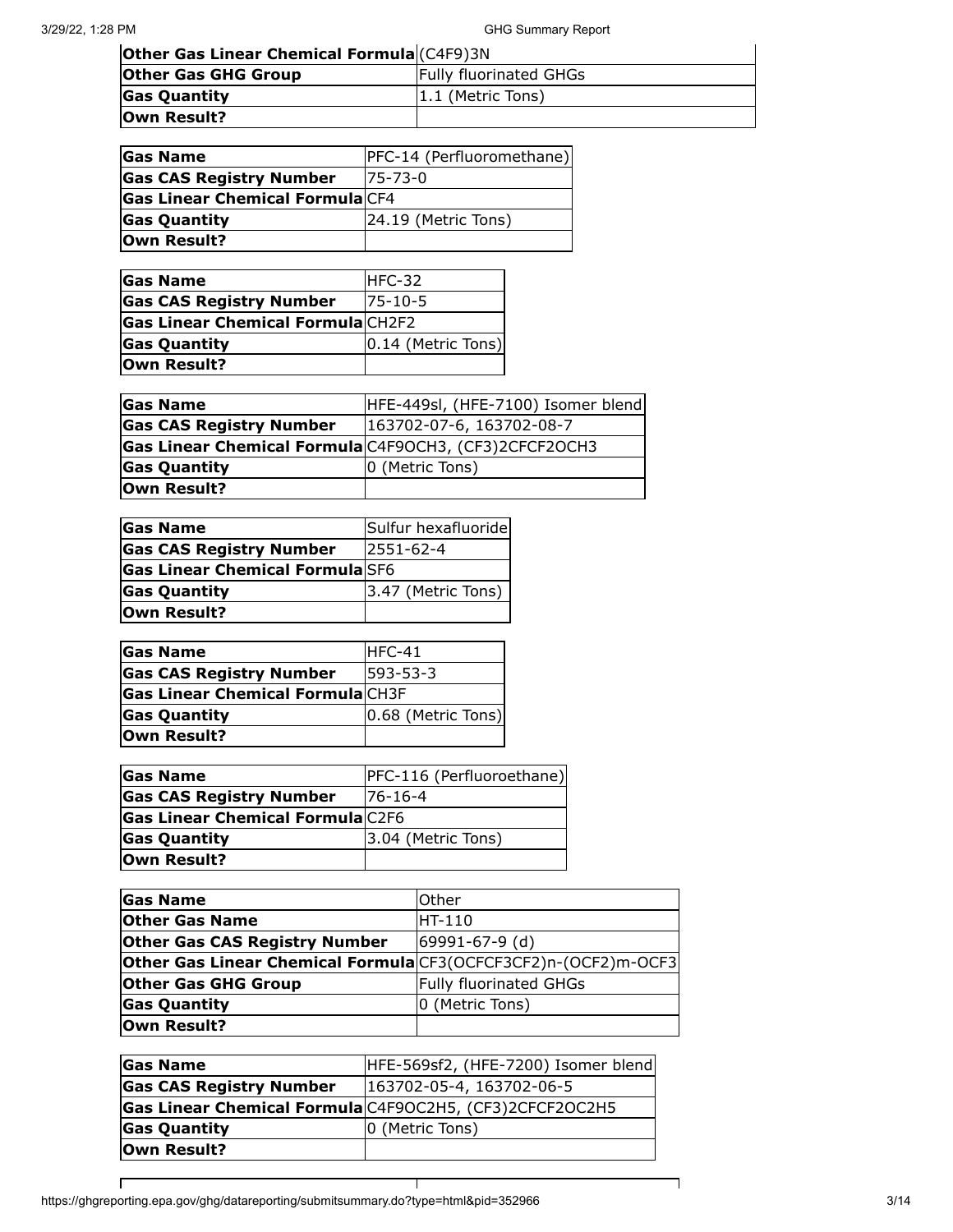| <b>Gas Name</b>                                                | <b>Other</b>                  |
|----------------------------------------------------------------|-------------------------------|
| <b>Other Gas Name</b>                                          | <b>HT-270</b>                 |
| <b>Other Gas CAS Registry Number</b>                           | $69991 - 67 - 9(p)$           |
| Other Gas Linear Chemical Formula CF3(OCFCF3CF2)n-(OCF2)m-OCF3 |                               |
| <b>Other Gas GHG Group</b>                                     | <b>Fully fluorinated GHGs</b> |
| <b>Gas Quantity</b>                                            | 0.3 (Metric Tons)             |
| Own Result?                                                    |                               |

| <b>Gas Name</b>                    | Perfluorocyclobutane |
|------------------------------------|----------------------|
| <b>Gas CAS Registry Number</b>     | $1115 - 25 - 3$      |
| Gas Linear Chemical Formula C-C4F8 |                      |
| <b>Gas Quantity</b>                | 0.62 (Metric Tons)   |
| Own Result?                        |                      |

| <b>Gas Name</b>                                                | Other                         |
|----------------------------------------------------------------|-------------------------------|
| <b>Other Gas Name</b>                                          | <b>HT-200</b>                 |
| <b>Other Gas CAS Registry Number</b>                           | 69991-67-9 (h)                |
| Other Gas Linear Chemical Formula CF3(OCFCF3CF2)n-(OCF2)m-OCF3 |                               |
| <b>Other Gas GHG Group</b>                                     | <b>Fully fluorinated GHGs</b> |
| <b>Gas Quantity</b>                                            | 0 (Metric Tons)               |
| Own Result?                                                    |                               |

| <b>Gas Name</b>                                    | Other                                                                                 |
|----------------------------------------------------|---------------------------------------------------------------------------------------|
| <b>Other Gas Name</b>                              | HFE-7500 (3-ethoxy-1,1,1,2,3,4,4,5,5,6,6,6-dodecafluoro-2-<br>trifluoromethyl-hexane) |
| <b>Other Gas CAS Registry</b><br><b>Number</b>     | 297730-93-9                                                                           |
| <b>Other Gas Linear Chemical</b><br><b>Formula</b> | CF3CF2CF2CF(OC2H5)CF(CF3)2                                                            |
| <b>Other Gas GHG Group</b>                         | Saturated HFEs and HCFEs with 3 or more carbon-hydrogen bonds                         |
| <b>Gas Quantity</b>                                | 0 (Metric Tons)                                                                       |
| Own Result?                                        |                                                                                       |

| <b>Gas Name</b>                         | HFC-23             |
|-----------------------------------------|--------------------|
| <b>Gas CAS Registry Number</b>          | $175 - 46 - 7$     |
| <b>Gas Linear Chemical Formula CHF3</b> |                    |
| <b>Gas Quantity</b>                     | 4.07 (Metric Tons) |
| Own Result?                             |                    |

| <b>Gas Name</b>                                 | Perfluorobuta-1,3-diene |
|-------------------------------------------------|-------------------------|
| <b>Gas CAS Registry Number</b>                  | 685-63-2                |
| <b>Gas Linear Chemical Formula</b> CF2=CFCF=CF2 |                         |
| <b>Gas Quantity</b>                             | 0.16 (Metric Tons)      |
| Own Result?                                     |                         |

# Subpart I Fab Details (for OC Site):

| Unique Name/Identifier                                                                                                                   | <b>OC Site</b>                                |
|------------------------------------------------------------------------------------------------------------------------------------------|-----------------------------------------------|
| <b>Optional Description</b>                                                                                                              | Fab 12, Fab 32, F32/22, Fab 32/32S, Fab<br>42 |
| What does the fab manufacture? [§98.96]                                                                                                  | lSemiconductor                                |
| Method used to calculate f-GHG emissions for this fab from the<br>plasma etch/wafer clean and chamber clean process types<br>[598.96(d)] | lDefaultEmissionFactors                       |
| Does the fab have abatement systems (as defined in 98.98)<br>through which F-GHG or N2O flow?                                            | Yes                                           |
|                                                                                                                                          |                                               |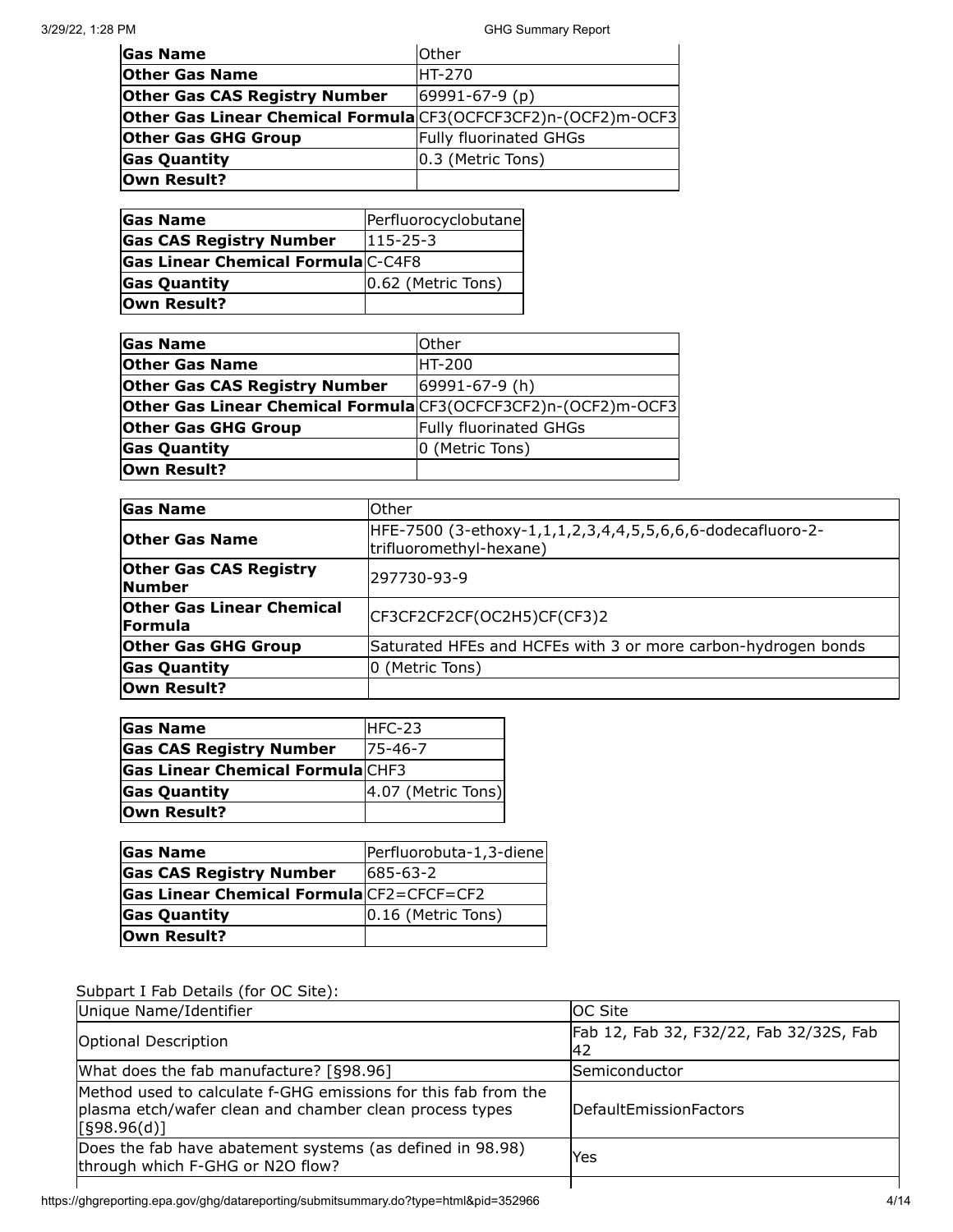| 3/29/22, 1:28 PM                                                                                                                                                                                                                                                                                                                                                                                                                                                                                                                                                                                                                          | <b>GHG Summary Report</b> |                                           |
|-------------------------------------------------------------------------------------------------------------------------------------------------------------------------------------------------------------------------------------------------------------------------------------------------------------------------------------------------------------------------------------------------------------------------------------------------------------------------------------------------------------------------------------------------------------------------------------------------------------------------------------------|---------------------------|-------------------------------------------|
| Is the fab claiming destruction or removal efficiency for those<br>abatement systems (as defined in 98.98) at the fab? $[§98.96(p)]$                                                                                                                                                                                                                                                                                                                                                                                                                                                                                                      |                           | Yes                                       |
| What Is the Diameter of the Wafers Manufactured at this Fab?<br>(Greater than 300 mm) [§98.96(b)]                                                                                                                                                                                                                                                                                                                                                                                                                                                                                                                                         |                           | No                                        |
| What Is the Diameter of the Wafers Manufactured at this Fab?<br>$(300$ mm) [§98.96(b)]                                                                                                                                                                                                                                                                                                                                                                                                                                                                                                                                                    |                           | Yes                                       |
| What Is the Diameter of the Wafers Manufactured at this Fab?<br>(200 mm) [§98.96(b)]                                                                                                                                                                                                                                                                                                                                                                                                                                                                                                                                                      |                           | No.                                       |
| What Is the Diameter of the Wafers Manufactured at this Fab?<br>$(150 \text{ mm})$ [§98.96(b)]                                                                                                                                                                                                                                                                                                                                                                                                                                                                                                                                            |                           | No.                                       |
| What Is the Diameter of the Wafers Manufactured at this Fab?<br>(Less than 150 mm) [§98.96(b)]                                                                                                                                                                                                                                                                                                                                                                                                                                                                                                                                            |                           | No                                        |
| List the Specific Wafer Size(s) Less than 150mm Manufactured at<br>this Fab [§98.96(b)]                                                                                                                                                                                                                                                                                                                                                                                                                                                                                                                                                   |                           |                                           |
| Annual Manufacturing Capacity at this Fab used in Equation I-5<br>(square meters) [§98.96(a)]                                                                                                                                                                                                                                                                                                                                                                                                                                                                                                                                             |                           | 74153                                     |
| Annual production for this fab in terms of substrate surface area<br>(e.g., silicon, PV-cell, glass) (square meters) [§98.96(e)]                                                                                                                                                                                                                                                                                                                                                                                                                                                                                                          |                           |                                           |
| Do the emissions for this fab include emissions from research and $_{\text{No}}$<br>development activities, as defined in 98.6?                                                                                                                                                                                                                                                                                                                                                                                                                                                                                                           |                           |                                           |
| What is the approximate percentage of total GHG emissions, on a<br>metric ton CO2e basis, that are attributable to research and<br>development activities? [§98.96(x)]                                                                                                                                                                                                                                                                                                                                                                                                                                                                    |                           |                                           |
| What is the effective fab-wide destruction or removal efficiency<br>value calculated using Equations I-26, I-27 and I-28, as<br>appropriate? (decimal fraction) [§98.96(r)]                                                                                                                                                                                                                                                                                                                                                                                                                                                               |                           | 0.31                                      |
| What method was used for this fab to develop the apportioning<br>factors for fluorinated GHG and N20 consumption? [§98.96(m)<br>(1)]                                                                                                                                                                                                                                                                                                                                                                                                                                                                                                      |                           | <b>Both</b>                               |
| Optional description of your system and method(s) used in the<br>fab-specific apportioning model                                                                                                                                                                                                                                                                                                                                                                                                                                                                                                                                          |                           |                                           |
| Description of quantifiable metric used in engineering model to<br>apportion gas consumption $[§98.96(m)(1)]$                                                                                                                                                                                                                                                                                                                                                                                                                                                                                                                             |                           | Wafer starts (WS)                         |
| Start date selected under 98.94(c)(2)(i). [§98.96(m)(2)]                                                                                                                                                                                                                                                                                                                                                                                                                                                                                                                                                                                  |                           | 2021-01-01                                |
| End date selected under 98.94(c)(2)(i). [§98.96(m)(2)]                                                                                                                                                                                                                                                                                                                                                                                                                                                                                                                                                                                    |                           | 2021-12-31                                |
| Certification that the gas(es) selected under 98.94(c)(2)(ii) for<br>this fab corresponds to the largest quantity(ies) consumed, on a<br>mass basis, of fluorinated GHG used at the fab in the reporting<br>year which the facility is required to apportion. Note that if you<br>compare the actual gas consumed to the modeled gas consumed<br>for two fluorinated GHGs, you must certify that one of the<br>fluorinated GHGs selected for comparison corresponds to the<br>largest quantity consumed, on a mass basis, of fluorinated GHGs<br>used at the fab that requires apportionment during the reporting<br>year. [§98.96(m)(3)] |                           | Certified                                 |
| Reason for "not certified" selection (optional)                                                                                                                                                                                                                                                                                                                                                                                                                                                                                                                                                                                           |                           |                                           |
| Result of calculation comparing actual and modeled gas<br>consumption under $\S 98.94(c)(2)(v)$ (the percent difference<br>between actual and modeled gas consumption, relative to actual<br>gas consumption). $[§98.96(m)(4)]$                                                                                                                                                                                                                                                                                                                                                                                                           |                           | 2.4                                       |
| If you are required to apportion f-GHG consumption between<br>fabs, as required by $98.94(c)(2)(v)$ , certification that the gas(es)<br>you selected under §98.94(c)(2)(ii) correspond(s) to the largest<br>quantities consumed on a mass basis, of f-GHG used at your<br>facility during the reporting year for which you are required to<br>apportion. [§98.96(m)(5)]                                                                                                                                                                                                                                                                   |                           | NotCertified                              |
| Reason for "not certified" selection (optional)                                                                                                                                                                                                                                                                                                                                                                                                                                                                                                                                                                                           |                           | Each fab has a separate gas supply system |

 $\mathbf{I}$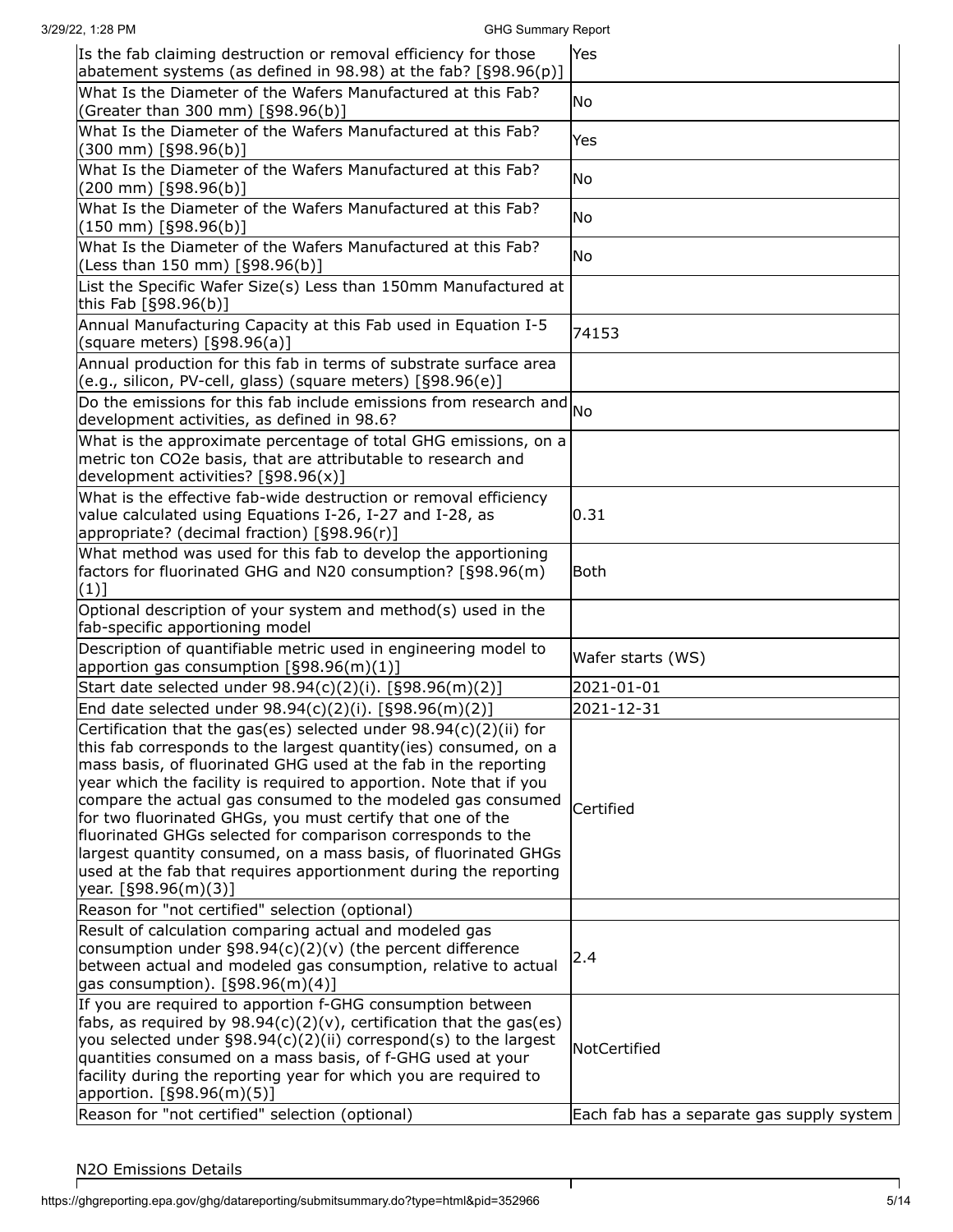#### 3/29/22, 1:28 PM GHG Summary Report

| Method of reporting N2O emissions from chemical vapor<br>deposition as calculated in Equation I-10 $[§98.96(d)]$                                                      | Used default utilization factor from Table I- |
|-----------------------------------------------------------------------------------------------------------------------------------------------------------------------|-----------------------------------------------|
| Total annual N2O emissions from chemical vapor deposition as<br>calculated in Equation I-10 $[§98.96(c)(3)]$                                                          | 188.70                                        |
| Method of reporting N2O emissions from electronic manufacturing Used default utilization factor from Table I-<br>processes as calculated in Equation I-11 [§98.96(d)] |                                               |
| Total annual N2O emissions from electronic manufacturing<br>processes as calculated in Equation I-11 [§98.96(c)(3)]                                                   | 17.62                                         |

#### Substrate Types Details

| Substrate Type                                                                                               | <b>Isilicon</b> |
|--------------------------------------------------------------------------------------------------------------|-----------------|
| "Other" Substrate Type                                                                                       |                 |
| The Annual production in terms of substrate surface area for each 59998<br>fab (square meters) $[§98.96(e)]$ |                 |

# F-GHG Emissions Details Unique Name/Identifier **Hercity** HFC-23  $Chemical Formula [98.96(c)(1)]$   $[CHF3]$ Cas Number [98.96(c)(1)] 75-46-7 Gas Category [98.96(c)(1)] Gas Name **HFC-23** Gas Description Cas Number 75-46-7 Process Type **Plasma etching / Wafer cleaning** Calculation Method Used default factors Annual emissions for this F-GHG - Process Type - Calculation Method (metric tons) [98.96(c)(1)] 4.07 Unique Name/Identifier **Herce and Contact Contact Contact Contact Contact Contact Contact Contact Contact Contact Contact Contact Contact Contact Contact Contact Contact Contact Contact Contact Contact Contact Contact Cont**  $Chemical Formula [98.96(c)(1)]$   $[CH2F2]$ Cas Number [98.96(c)(1)] 75-10-5 Gas Category [98.96(c)(1)] Gas Name HFC-32 Gas Description Cas Number 75-10-5 Process Type Process Type Plasma etching / Wafer cleaning in the Plasma etching / Wafer cleaning Calculation Method Used default factors Annual emissions for this F-GHG - Process Type - Calculation Method (metric tons) [98.96(c)(1)] 0.14 Unique Name/Identifier **Hercity** HFC-41  $Chemical Formula [98.96(c)(1)]$  Chemical Formula  $[98.96(c)(1)]$ Cas Number [98.96(c)(1)] 593-53-3 Gas Category [98.96(c)(1)] Gas Name **HFC-41** Gas Description Cas Number 593-53-3 Process Type **Plasma** etching / Wafer cleaning **Plasma** etching / Wafer cleaning Calculation Method Used default factors Annual emissions for this F-GHG - Process Type - Calculation Method (metric tons) [98.96(c)(1)] 0.68 Unique Name/Identifier Nitrogen trifluoride Chemical Formula  $[98.96(c)(1)]$  NF3 Cas Number [98.96(c)(1)] 7783-54-2 Gas Category [98.96(c)(1)] Gas Name **Nitrogen trifluoride** and the Nitrogen trifluoride

https://ghgreporting.epa.gov/ghg/datareporting/submitsummary.do?type=html&pid=352966 6/14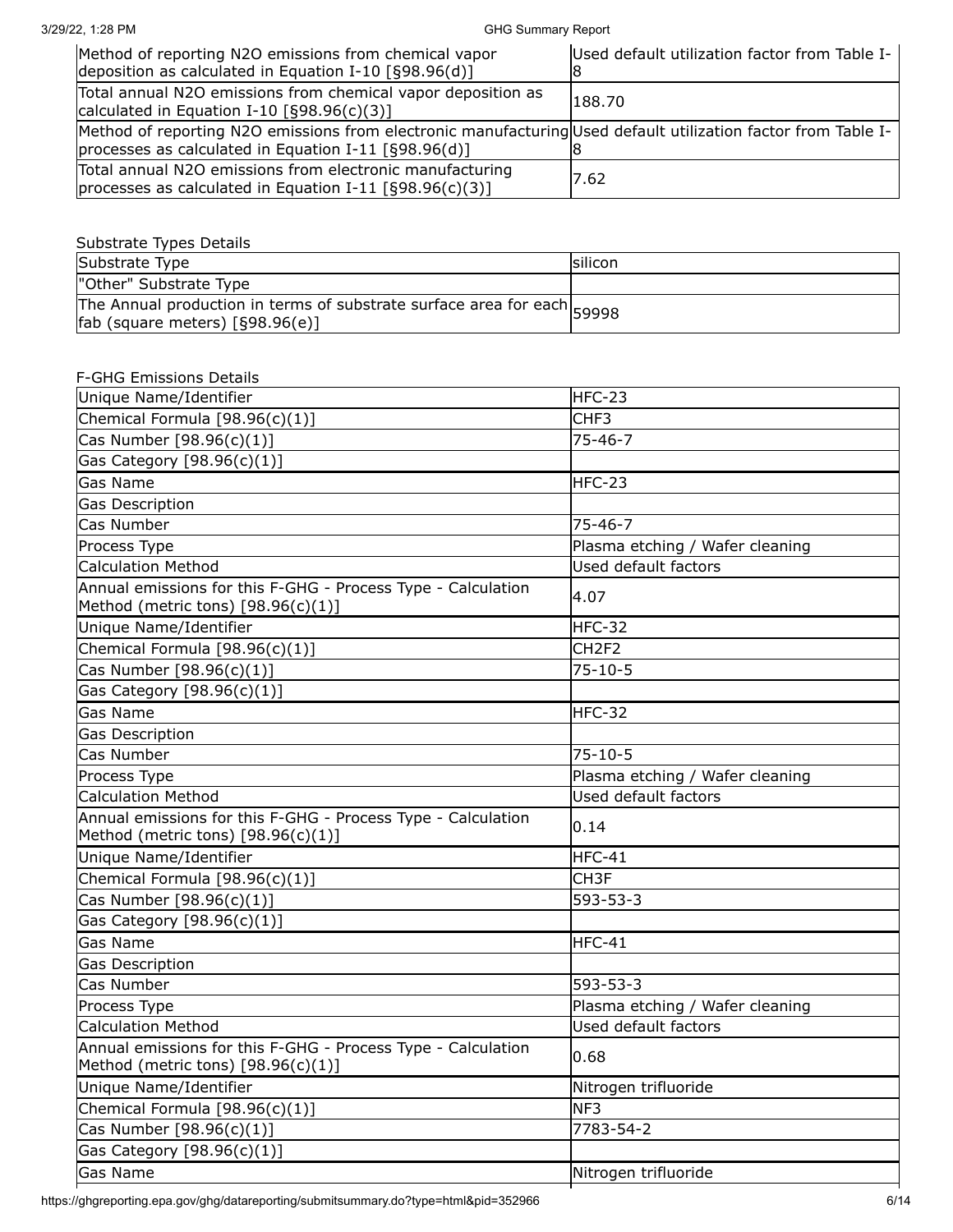| Gas Description                                                                                      |                                    |
|------------------------------------------------------------------------------------------------------|------------------------------------|
| Cas Number                                                                                           | 7783-54-2                          |
| Process Type                                                                                         | Plasma etching / Wafer cleaning    |
| <b>Calculation Method</b>                                                                            | Used default factors               |
| Annual emissions for this F-GHG - Process Type - Calculation                                         | 0.65                               |
| Method (metric tons) $[98.96(c)(1)]$                                                                 |                                    |
| Gas Name                                                                                             | Nitrogen trifluoride               |
| Gas Description                                                                                      |                                    |
| Cas Number                                                                                           | 7783-54-2                          |
| Process Type                                                                                         | Chamber cleaning - in situ plasma  |
| <b>Calculation Method</b>                                                                            | Used default factors               |
| Annual emissions for this F-GHG - Process Type - Calculation                                         | 1.38                               |
| Method (metric tons) $[98.96(c)(1)]$                                                                 |                                    |
| Gas Name                                                                                             | Nitrogen trifluoride               |
| Gas Description                                                                                      |                                    |
| Cas Number                                                                                           | 7783-54-2                          |
| Process Type                                                                                         | Chamber cleaning - in situ thermal |
| <b>Calculation Method</b>                                                                            | Used default factors               |
| Annual emissions for this F-GHG - Process Type - Calculation                                         |                                    |
| Method (metric tons) $[98.96(c)(1)]$                                                                 | 0.75                               |
| Gas Name                                                                                             | Nitrogen trifluoride               |
| Gas Description                                                                                      |                                    |
| Cas Number                                                                                           | 7783-54-2                          |
| Process Type                                                                                         | Chamber cleaning - remote plasma   |
| <b>Calculation Method</b>                                                                            | Used default factors               |
| Annual emissions for this F-GHG - Process Type - Calculation                                         |                                    |
| Method (metric tons) $[98.96(c)(1)]$                                                                 | 0.80                               |
| Unique Name/Identifier                                                                               | Perfluorobuta-1,3-diene            |
| Chemical Formula [98.96(c)(1)]                                                                       | CF2=CFCF=CF2                       |
|                                                                                                      |                                    |
|                                                                                                      |                                    |
| Cas Number [98.96(c)(1)]                                                                             | 685-63-2                           |
| Gas Category [98.96(c)(1)]                                                                           |                                    |
| Gas Name                                                                                             | Perfluorobuta-1,3-diene            |
| <b>Gas Description</b>                                                                               |                                    |
| Cas Number                                                                                           | 685-63-2                           |
| Process Type                                                                                         | Plasma etching / Wafer cleaning    |
| <b>Calculation Method</b>                                                                            | Used default factors               |
| Annual emissions for this F-GHG - Process Type - Calculation                                         | 0.16                               |
| Method (metric tons) $[98.96(c)(1)]$                                                                 |                                    |
| Unique Name/Identifier                                                                               | Perfluorocyclobutane               |
| Chemical Formula $[98.96(c)(1)]$                                                                     | C-C4F8                             |
| Cas Number [98.96(c)(1)]                                                                             | 115-25-3                           |
| Gas Category [98.96(c)(1)]                                                                           |                                    |
| Gas Name                                                                                             | Perfluorocyclobutane               |
| Gas Description                                                                                      |                                    |
| Cas Number                                                                                           | $115 - 25 - 3$                     |
| Process Type                                                                                         | Plasma etching / Wafer cleaning    |
| <b>Calculation Method</b>                                                                            | Used default factors               |
| Annual emissions for this F-GHG - Process Type - Calculation<br>Method (metric tons) $[98.96(c)(1)]$ | 0.62                               |
| Unique Name/Identifier                                                                               | PFC-116 (Perfluoroethane)          |
| Chemical Formula [98.96(c)(1)]                                                                       | C <sub>2F6</sub>                   |
| Cas Number [98.96(c)(1)]                                                                             | $76 - 16 - 4$                      |
| Gas Category [98.96(c)(1)]                                                                           |                                    |
| Gas Name                                                                                             | PFC-116 (Perfluoroethane)          |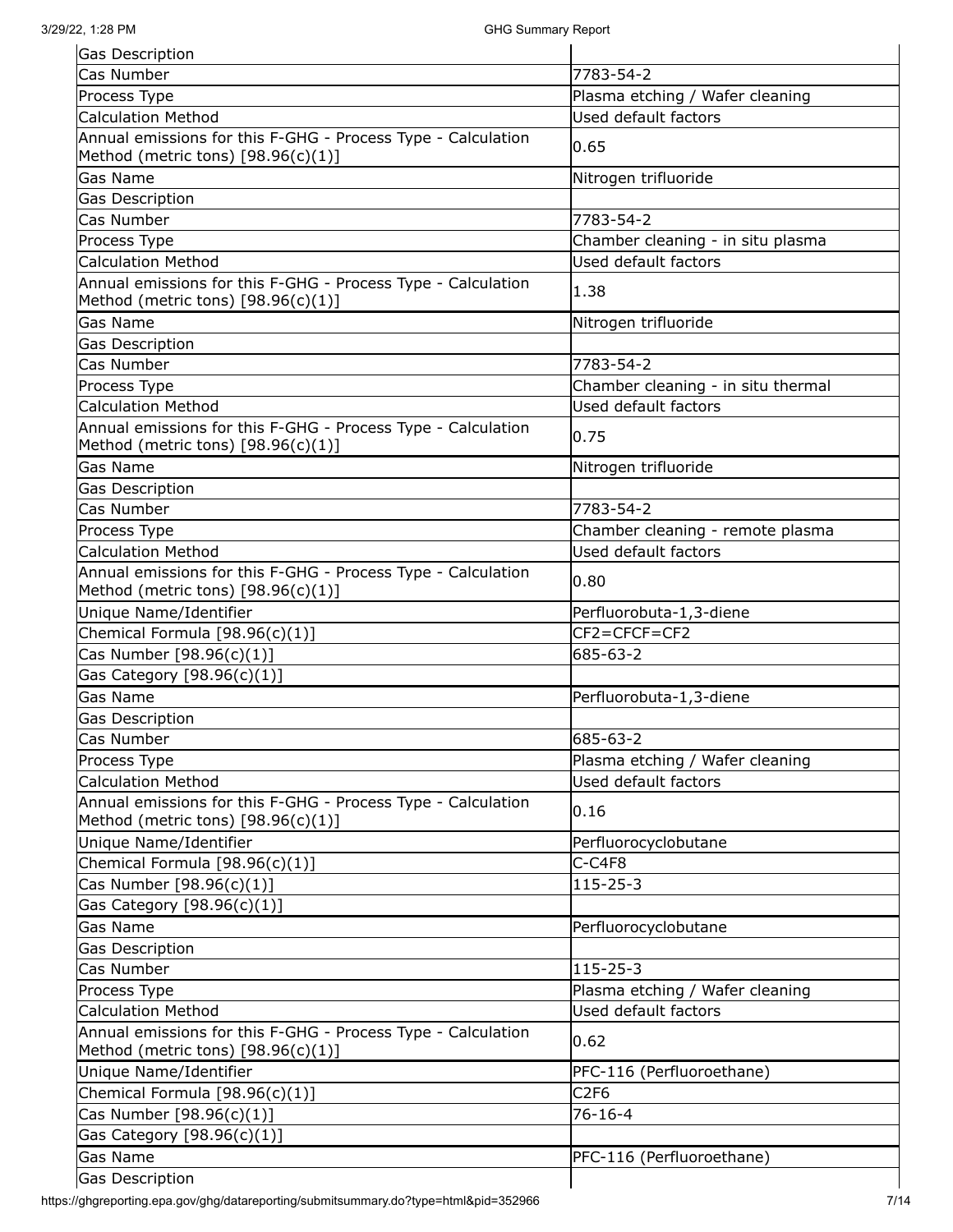| Cas Number                                                                                           | $76 - 16 - 4$                      |
|------------------------------------------------------------------------------------------------------|------------------------------------|
| Process Type                                                                                         | Plasma etching / Wafer cleaning    |
| <b>Calculation Method</b>                                                                            | Used default factors               |
| Annual emissions for this F-GHG - Process Type - Calculation<br>Method (metric tons) $[98.96(c)(1)]$ | 3.04                               |
| Unique Name/Identifier                                                                               | PFC-14 (Perfluoromethane)          |
| Chemical Formula $[98.96(c)(1)]$                                                                     | CF4                                |
| Cas Number [98.96(c)(1)]                                                                             | $75 - 73 - 0$                      |
| Gas Category [98.96(c)(1)]                                                                           |                                    |
| Gas Name                                                                                             | PFC-14 (Perfluoromethane)          |
| Gas Description                                                                                      |                                    |
| Cas Number                                                                                           | 75-73-0                            |
| Process Type                                                                                         | Plasma etching / Wafer cleaning    |
| <b>Calculation Method</b>                                                                            | Used default factors               |
| Annual emissions for this F-GHG - Process Type - Calculation<br>Method (metric tons) $[98.96(c)(1)]$ | 17.11                              |
| Gas Name                                                                                             | PFC-14 (Perfluoromethane)          |
| Gas Description                                                                                      |                                    |
| Cas Number                                                                                           | 75-73-0                            |
| Process Type                                                                                         | Chamber cleaning - in situ plasma  |
| <b>Calculation Method</b>                                                                            | Used default factors               |
| Annual emissions for this F-GHG - Process Type - Calculation<br>Method (metric tons) $[98.96(c)(1)]$ | 0.55                               |
| <b>Gas Name</b>                                                                                      | PFC-14 (Perfluoromethane)          |
| Gas Description                                                                                      |                                    |
| Cas Number                                                                                           | $75 - 73 - 0$                      |
| Process Type                                                                                         | Chamber cleaning - in situ thermal |
| <b>Calculation Method</b>                                                                            | Used default factors               |
| Annual emissions for this F-GHG - Process Type - Calculation<br>Method (metric tons) $[98.96(c)(1)]$ | 0.03                               |
| <b>Gas Name</b>                                                                                      | PFC-14 (Perfluoromethane)          |
| Gas Description                                                                                      |                                    |
| Cas Number                                                                                           | $75 - 73 - 0$                      |
| Process Type                                                                                         | Chamber cleaning - remote plasma   |
| <b>Calculation Method</b>                                                                            | Used default factors               |
| Annual emissions for this F-GHG - Process Type - Calculation<br>Method (metric tons) $[98.96(c)(1)]$ | 6.50                               |
| Unique Name/Identifier                                                                               | Sulfur hexafluoride                |
| Chemical Formula [98.96(c)(1)]                                                                       | SF <sub>6</sub>                    |
| Cas Number [98.96(c)(1)]                                                                             | 2551-62-4                          |
| Gas Category [98.96(c)(1)]                                                                           |                                    |
| Gas Name                                                                                             | Sulfur hexafluoride                |
| Gas Description                                                                                      |                                    |
| Cas Number                                                                                           | 2551-62-4                          |
| Process Type                                                                                         | Plasma etching / Wafer cleaning    |
| <b>Calculation Method</b>                                                                            | Used default factors               |
| Annual emissions for this F-GHG - Process Type - Calculation<br>Method (metric tons) $[98.96(c)(1)]$ | 3.47                               |

# F-HTF Emissions Details

| $ F-HTF [§98.96(c)(4)]$            | FC-3283/FC-8270 (Perfluorotripropylamine) |
|------------------------------------|-------------------------------------------|
| Chemical Formula $[§98.96(c)(4)]$  | IC3F7)3N                                  |
| Cas Number $[§98.96(c)(4)]$        | $1338 - 83 - 0$                           |
| $F$ -HTF Category $[§98.96(c)(4)]$ | <b>Fully fluorinated GHGs</b>             |
|                                    |                                           |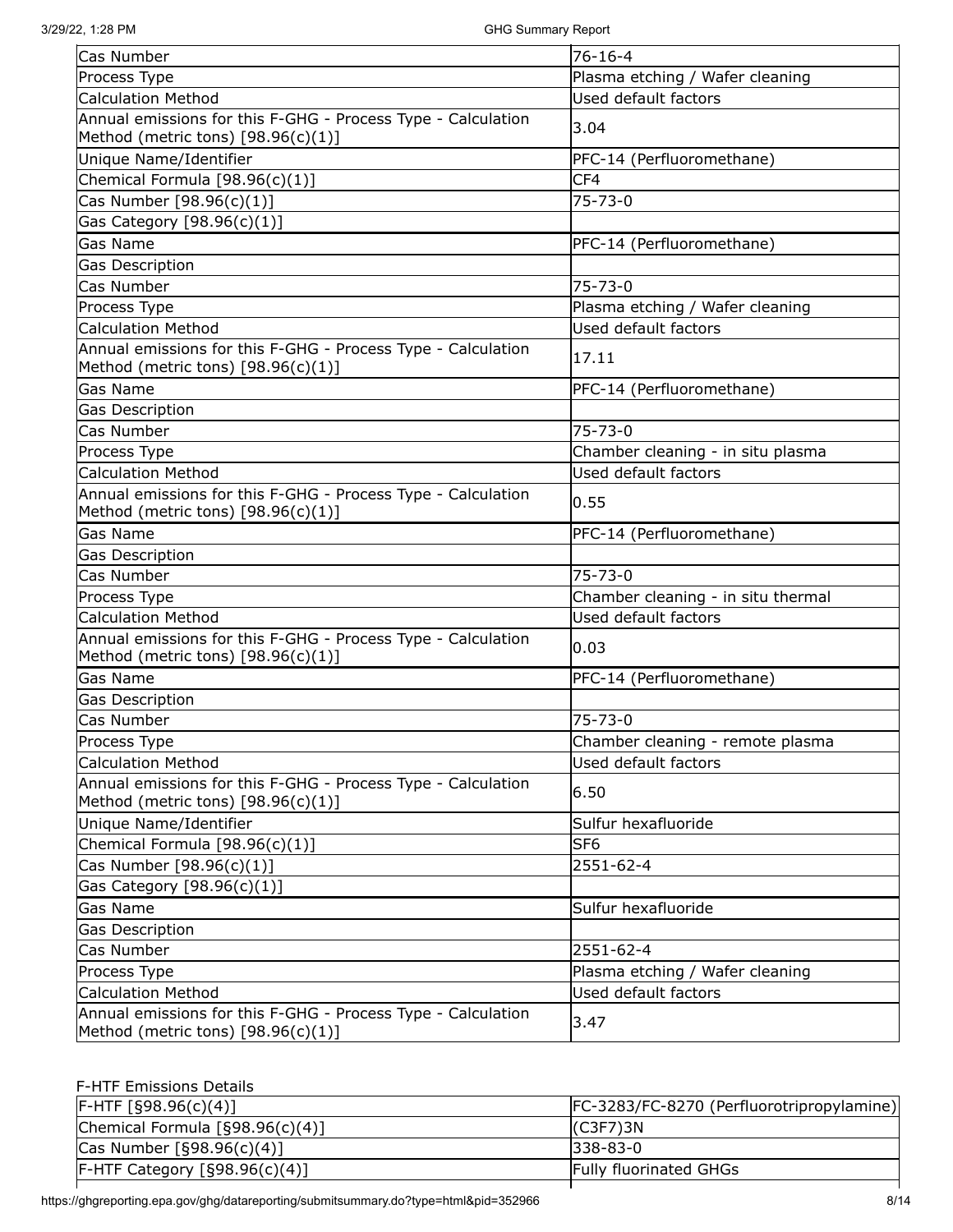| 3/29/22, 1:28 PM                                                                                                                                                 | <b>GHG Summary Report</b>                                                                            |
|------------------------------------------------------------------------------------------------------------------------------------------------------------------|------------------------------------------------------------------------------------------------------|
| Total Annual Emissions (metric tons) [§98.96(c)(4)]                                                                                                              | lо                                                                                                   |
| Were missing data procedures used to estimate inputs into the<br>fluorinated heat transfer fluid mass balance equation under<br>\$98.95(b)? [§98.96(s)]          | No.                                                                                                  |
| How many times were missing data procedures followed in this<br>reporting year? [§98.96(s)]                                                                      | l0                                                                                                   |
| What method was used to estimate the missing data?<br>[§98.96(s)]                                                                                                |                                                                                                      |
| F-HTF [§98.96(c)(4)]                                                                                                                                             | FC-40/FC-43 (Perfluorotributylamine<br>(PTBA))                                                       |
| Chemical Formula [§98.96(c)(4)]                                                                                                                                  | (C4F9)3N                                                                                             |
| Cas Number [§98.96(c)(4)]                                                                                                                                        | 1064698-37-8                                                                                         |
| F-HTF Category [§98.96(c)(4)]                                                                                                                                    | <b>Fully fluorinated GHGs</b>                                                                        |
| Total Annual Emissions (metric tons) [§98.96(c)(4)]                                                                                                              | 1.10                                                                                                 |
| Were missing data procedures used to estimate inputs into the<br>fluorinated heat transfer fluid mass balance equation under<br>$\frac{1}{98.95(b)}$ [§98.96(s)] | No                                                                                                   |
| How many times were missing data procedures followed in this<br>reporting year? [§98.96(s)]                                                                      | $\overline{0}$                                                                                       |
| What method was used to estimate the missing data?<br>[§98.96(s)]                                                                                                |                                                                                                      |
| F-HTF [§98.96(c)(4)]                                                                                                                                             | HFE-449sl, (HFE-7100) Isomer blend                                                                   |
| Chemical Formula [§98.96(c)(4)]                                                                                                                                  | C4F9OCH3, (CF3)2CFCF2OCH3                                                                            |
| Cas Number [§98.96(c)(4)]                                                                                                                                        | 163702-07-6, 163702-08-7                                                                             |
| F-HTF Category [§98.96(c)(4)]                                                                                                                                    |                                                                                                      |
| Total Annual Emissions (metric tons) [§98.96(c)(4)]                                                                                                              | O                                                                                                    |
| Were missing data procedures used to estimate inputs into the<br>fluorinated heat transfer fluid mass balance equation under<br>\$98.95(b)? [§98.96(s)]          | No.                                                                                                  |
| How many times were missing data procedures followed in this<br>reporting year? [§98.96(s)]                                                                      | l0                                                                                                   |
| What method was used to estimate the missing data?<br>[§98.96(s)]                                                                                                |                                                                                                      |
| F-HTF [§98.96(c)(4)]                                                                                                                                             | HFE-569sf2, (HFE-7200) Isomer blend                                                                  |
| Chemical Formula [§98.96(c)(4)]                                                                                                                                  | C4F9OC2H5, (CF3)2CFCF2OC2H5                                                                          |
| Cas Number [§98.96(c)(4)]                                                                                                                                        | 163702-05-4, 163702-06-5                                                                             |
| F-HTF Category [§98.96(c)(4)]                                                                                                                                    |                                                                                                      |
| Total Annual Emissions (metric tons) [§98.96(c)(4)]                                                                                                              | 0                                                                                                    |
| Were missing data procedures used to estimate inputs into the<br>fluorinated heat transfer fluid mass balance equation under<br>\$98.95(b)? [§98.96(s)]          | No.                                                                                                  |
| How many times were missing data procedures followed in this<br>reporting year? [§98.96(s)]                                                                      | l0                                                                                                   |
| What method was used to estimate the missing data?<br>[§98.96(s)]                                                                                                |                                                                                                      |
| F-HTF [§98.96(c)(4)]                                                                                                                                             | HFE-7500 (3-ethoxy-<br>1, 1, 1, 2, 3, 4, 4, 5, 5, 6, 6, 6-dodecafluoro-2-<br>trifluoromethyl-hexane) |
| Chemical Formula [§98.96(c)(4)]                                                                                                                                  | CF3CF2CF2CF(OC2H5)CF(CF3)2                                                                           |
| Cas Number [§98.96(c)(4)]                                                                                                                                        | 297730-93-9                                                                                          |
| $F$ -HTF Category $[§98.96(c)(4)]$                                                                                                                               | Saturated HFEs and HCFEs with 3 or more<br>carbon-hydrogen bonds                                     |
| Total Annual Emissions (metric tons) [§98.96(c)(4)]                                                                                                              | 0                                                                                                    |
| Were missing data procedures used to estimate inputs into the<br>fluorinated heat transfer fluid mass balance equation under<br>\$98.95(b)? [§98.96(s)]          | lNo                                                                                                  |
| How many times were missing data procedures followed in this<br>reporting year? [§98.96(s)]                                                                      | l0                                                                                                   |

https://ghgreporting.epa.gov/ghg/datareporting/submitsummary.do?type=html&pid=352966 9/14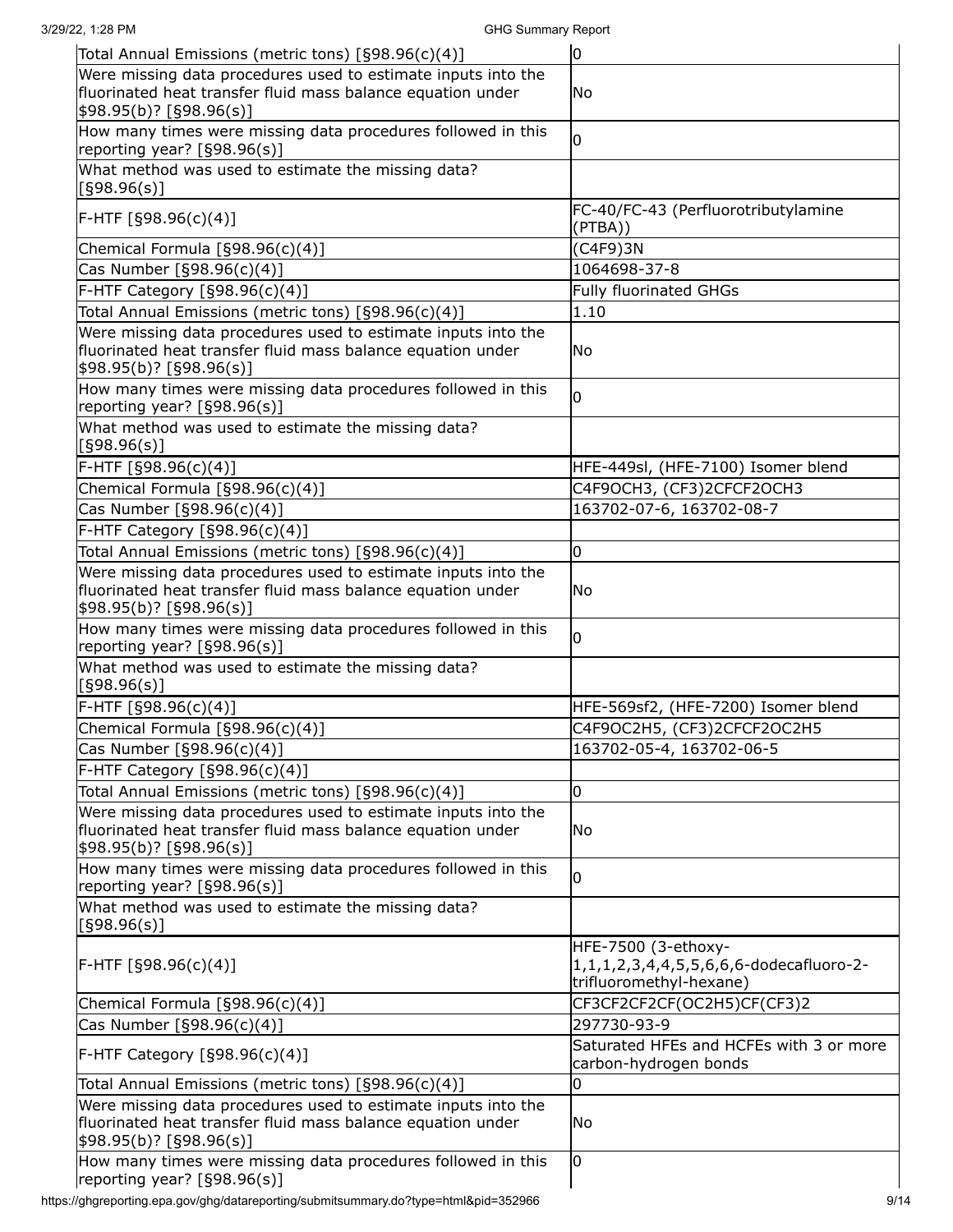| What method was used to estimate the missing data?<br>[§98.96(s)]                                                                                       |                               |
|---------------------------------------------------------------------------------------------------------------------------------------------------------|-------------------------------|
| F-HTF [§98.96(c)(4)]                                                                                                                                    | HT-110                        |
| Chemical Formula [§98.96(c)(4)]                                                                                                                         | CF3(OCFCF3CF2)n-(OCF2)m-OCF3  |
| Cas Number [§98.96(c)(4)]                                                                                                                               | 69991-67-9 (d)                |
| F-HTF Category [§98.96(c)(4)]                                                                                                                           | <b>Fully fluorinated GHGs</b> |
| Total Annual Emissions (metric tons) [§98.96(c)(4)]                                                                                                     | $\overline{0}$                |
| Were missing data procedures used to estimate inputs into the<br>fluorinated heat transfer fluid mass balance equation under<br>\$98.95(b)? [§98.96(s)] | <b>No</b>                     |
| How many times were missing data procedures followed in this<br>reporting year? [§98.96(s)]                                                             | l0                            |
| What method was used to estimate the missing data?<br>[§98.96(s)]                                                                                       |                               |
| F-HTF [§98.96(c)(4)]                                                                                                                                    | <b>HT-200</b>                 |
| Chemical Formula [§98.96(c)(4)]                                                                                                                         | CF3(OCFCF3CF2)n-(OCF2)m-OCF3  |
| $\overline{\text{Cas}}$ Number [§98.96(c)(4)]                                                                                                           | 69991-67-9 (h)                |
| F-HTF Category [§98.96(c)(4)]                                                                                                                           | <b>Fully fluorinated GHGs</b> |
| Total Annual Emissions (metric tons) [§98.96(c)(4)]                                                                                                     | 0                             |
| Were missing data procedures used to estimate inputs into the<br>fluorinated heat transfer fluid mass balance equation under<br>\$98.95(b)? [§98.96(s)] | <b>No</b>                     |
| How many times were missing data procedures followed in this<br>reporting year? [§98.96(s)]                                                             | l0                            |
| What method was used to estimate the missing data?<br>[§98.96(s)]                                                                                       |                               |
| F-HTF [§98.96(c)(4)]                                                                                                                                    | HT-270                        |
| Chemical Formula [§98.96(c)(4)]                                                                                                                         | CF3(OCFCF3CF2)n-(OCF2)m-OCF3  |
| Cas Number [§98.96(c)(4)]                                                                                                                               | 69991-67-9 (p)                |
| F-HTF Category [§98.96(c)(4)]                                                                                                                           | <b>Fully fluorinated GHGs</b> |
| Total Annual Emissions (metric tons) [§98.96(c)(4)]                                                                                                     | 0.30                          |
| Were missing data procedures used to estimate inputs into the<br>fluorinated heat transfer fluid mass balance equation under<br>\$98.95(b)? [§98.96(s)] | No                            |
| How many times were missing data procedures followed in this<br>reporting year? [§98.96(s)]                                                             | l0                            |
| What method was used to estimate the missing data?<br>[598.96(s)]                                                                                       |                               |

# Abatement Systems Details

| Abatement System Name/Identifier                                                                                                                                                                                                                                       | IOC Subfab POU   |
|------------------------------------------------------------------------------------------------------------------------------------------------------------------------------------------------------------------------------------------------------------------------|------------------|
| Certification that the site maintenance plan for abatement<br>systems for which emissions are being reported contains<br>manufacturer's recommendations and specifications for<br>installation, operation, and maintenance for each abatement<br>system. $[§98.96(q)]$ | lCertified       |
| Certification that the abatement systems for which emissions are<br>being reported and for which default DRE are being used were<br>specifically designed for fluorinated GHG and N2O abatement, as<br>applicable. $[§98.96(q)]$                                       | <b>Certified</b> |
| Certification in accordance with plan                                                                                                                                                                                                                                  | Certified        |

| <b>DRE</b><br>Claimed Gas Name | HFC-23  |
|--------------------------------|---------|
| <b>IDRE</b>                    | '5-46-' |
| : Claimed Gas CAS Number       | ™       |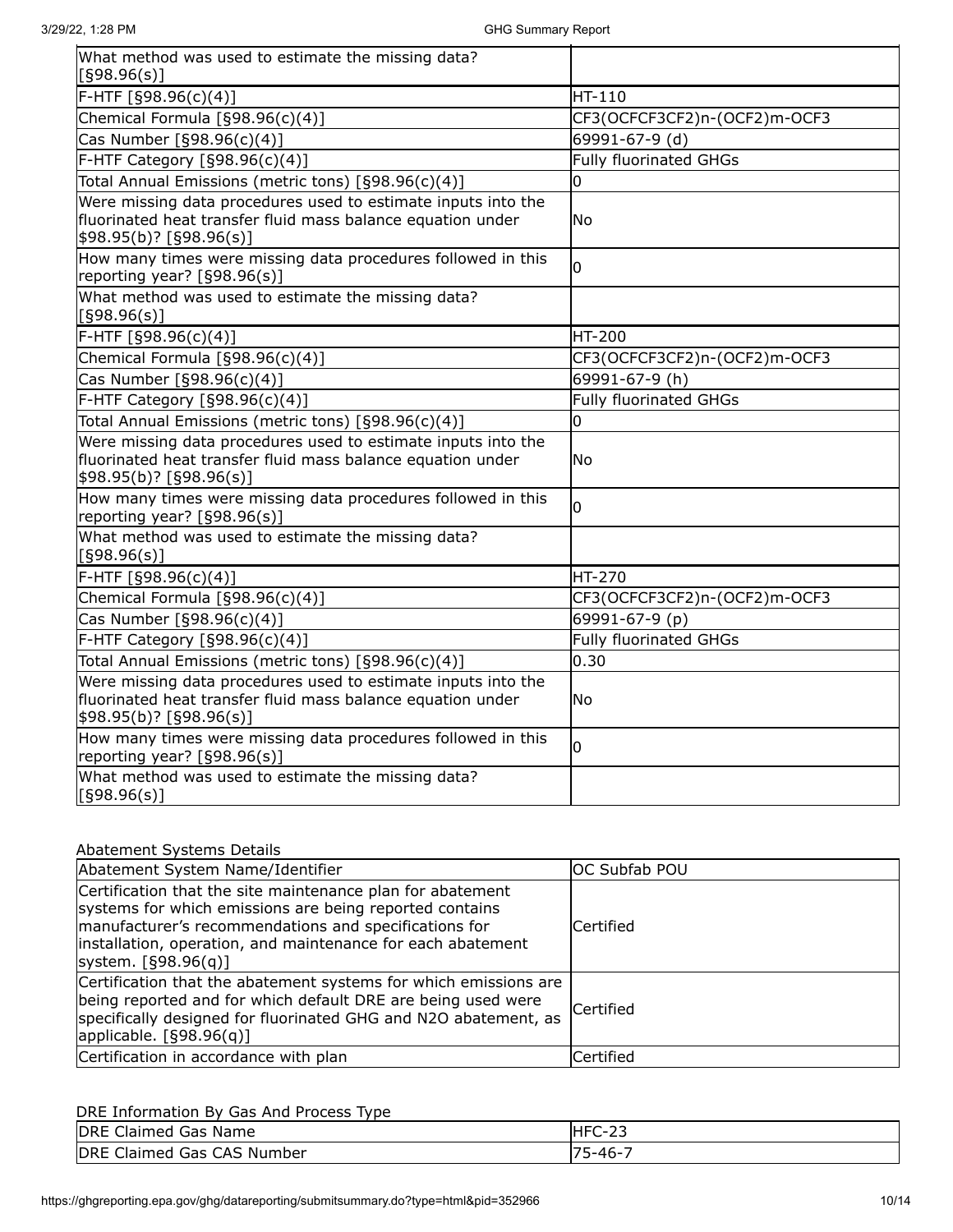| Process Type/Sub-Type                                                                                                                                                   | Plasma etching / Wafer cleaning |
|-------------------------------------------------------------------------------------------------------------------------------------------------------------------------|---------------------------------|
| Is DRE Claimed                                                                                                                                                          | Itrue                           |
| Basis of DRE $[98.96(q)(2)]$                                                                                                                                            | Default DRE                     |
| Supplier documentation that indicates that the system is<br>designed to abate F-GHG or N2O, if using the applicable default<br>DRE for this gas and process combination | EPA DRE RY2020 Certificates.pdf |
| Number of Abatement System Controlling Emissions                                                                                                                        | 181                             |

## DRE Information By Gas And Process Type

| <b>DRE</b><br>Gas<br>Name<br>Claimed '     | HFC-32<br>ັ |
|--------------------------------------------|-------------|
| <b>DRE</b><br>CAS Number<br>Gas<br>Claimed | $10 - 5$    |

| Process Type/Sub-Type                                                                                                                                                   | Plasma etching / Wafer cleaning |
|-------------------------------------------------------------------------------------------------------------------------------------------------------------------------|---------------------------------|
| Is DRE Claimed                                                                                                                                                          | ltrue                           |
| Basis of DRE $[98.96(q)(2)]$                                                                                                                                            | Default DRE                     |
| Supplier documentation that indicates that the system is<br>designed to abate F-GHG or N2O, if using the applicable default<br>DRE for this gas and process combination | EPA DRE RY2020 Certificates.pdf |
| Number of Abatement System Controlling Emissions                                                                                                                        | 181                             |

# DRE Information By Gas And Process Type

| <b>DRE</b><br>Claimed Gas Name | $HFC-41$ |
|--------------------------------|----------|
| DRE Claimed Gas CAS Number     | 593-53-3 |

| Process Type/Sub-Type                                                                                                                                                   | Plasma etching / Wafer cleaning |
|-------------------------------------------------------------------------------------------------------------------------------------------------------------------------|---------------------------------|
| Is DRE Claimed                                                                                                                                                          | ltrue                           |
| Basis of DRE [98.96(q)(2)]                                                                                                                                              | Default DRE                     |
| Supplier documentation that indicates that the system is<br>designed to abate F-GHG or N2O, if using the applicable default<br>DRE for this gas and process combination | EPA DRE RY2020 Certificates.pdf |
| Number of Abatement System Controlling Emissions                                                                                                                        | 181                             |

| <b>IDRE</b><br><sup>:</sup> Claimed Gas Name | Nitrogen trifluoride |
|----------------------------------------------|----------------------|
| DRE Claimed Gas CAS Number                   | 783<br>-3-54،        |

| Process Type/Sub-Type                                                                                                                                                   | Plasma etching / Wafer cleaning |
|-------------------------------------------------------------------------------------------------------------------------------------------------------------------------|---------------------------------|
| Is DRE Claimed                                                                                                                                                          | Itrue                           |
| Basis of DRE [98.96(q)(2)]                                                                                                                                              | Default DRE                     |
| Supplier documentation that indicates that the system is<br>designed to abate F-GHG or N2O, if using the applicable default<br>DRE for this gas and process combination | EPA DRE RY2020 Certificates.pdf |
| Number of Abatement System Controlling Emissions                                                                                                                        | 181                             |

| Process Type/Sub-Type                                                                                                       | Chamber cleaning - in situ plasma |
|-----------------------------------------------------------------------------------------------------------------------------|-----------------------------------|
| Is DRE Claimed                                                                                                              | Itrue                             |
| Basis of DRE $[98.96(q)(2)]$                                                                                                | Default DRE                       |
| Supplier documentation that indicates that the system is<br>designed to abate F-GHG or N2O, if using the applicable default | EPA DRE RY2020 Certificates.pdf   |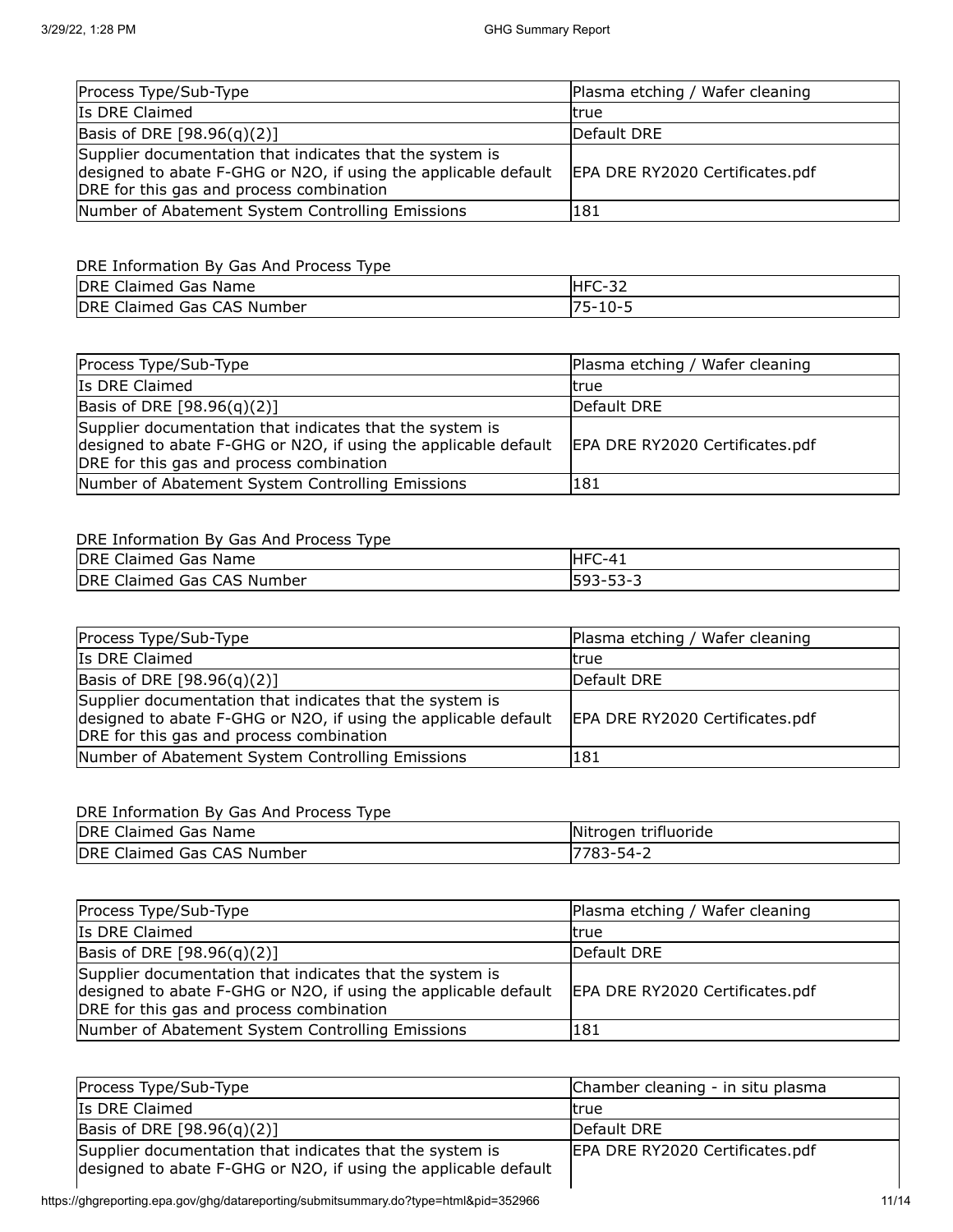DRE for this gas and process combination

Number of Abatement System Controlling Emissions | 90

| Process Type/Sub-Type                                                                                                                                                   | Chamber cleaning - in situ thermal |
|-------------------------------------------------------------------------------------------------------------------------------------------------------------------------|------------------------------------|
| Is DRE Claimed                                                                                                                                                          | lfalse                             |
| Basis of DRE $[98.96(q)(2)]$                                                                                                                                            |                                    |
| Supplier documentation that indicates that the system is<br>designed to abate F-GHG or N2O, if using the applicable default<br>DRE for this gas and process combination |                                    |
| Number of Abatement System Controlling Emissions                                                                                                                        |                                    |

| Process Type/Sub-Type                                                                                                                                                   | Chamber cleaning - remote plasma |
|-------------------------------------------------------------------------------------------------------------------------------------------------------------------------|----------------------------------|
| Is DRE Claimed                                                                                                                                                          | ltrue                            |
| Basis of DRE $[98.96(q)(2)]$                                                                                                                                            | Default DRE                      |
| Supplier documentation that indicates that the system is<br>designed to abate F-GHG or N2O, if using the applicable default<br>DRE for this gas and process combination | EPA DRE RY2020 Certificates.pdf  |
| Number of Abatement System Controlling Emissions                                                                                                                        |                                  |

#### DRE Information By Gas And Process Type

| DRE Claimed Gas Name       | Perfluorobuta-1,3-diene |
|----------------------------|-------------------------|
| DRE Claimed Gas CAS Number | $1685 - 63 - 2$         |

| Process Type/Sub-Type                                                                                                                                                   | Plasma etching / Wafer cleaning |
|-------------------------------------------------------------------------------------------------------------------------------------------------------------------------|---------------------------------|
| Is DRE Claimed                                                                                                                                                          | Itrue                           |
| Basis of DRE $[98.96(q)(2)]$                                                                                                                                            | Default DRE                     |
| Supplier documentation that indicates that the system is<br>designed to abate F-GHG or N2O, if using the applicable default<br>DRE for this gas and process combination | EPA DRE RY2020 Certificates.pdf |
| Number of Abatement System Controlling Emissions                                                                                                                        | 181                             |

#### DRE Information By Gas And Process Type

| <b>DRE</b><br>Claimed Gas Name | Perfluorocyclobutane      |
|--------------------------------|---------------------------|
| DRE Claimed Gas CAS Number     | $15 - 25 - 2$<br>ᆂᆂᆦ<br>້ |

| Process Type/Sub-Type                                                                                                                                                   | Plasma etching / Wafer cleaning |
|-------------------------------------------------------------------------------------------------------------------------------------------------------------------------|---------------------------------|
| Is DRE Claimed                                                                                                                                                          | Itrue                           |
| Basis of DRE [98.96(q)(2)]                                                                                                                                              | Default DRE                     |
| Supplier documentation that indicates that the system is<br>designed to abate F-GHG or N2O, if using the applicable default<br>DRE for this gas and process combination | EPA DRE RY2020 Certificates.pdf |
| Number of Abatement System Controlling Emissions                                                                                                                        | 181                             |

| <b>DRE</b><br>Claimed Gas Name | PFC-116 (Perfluoroethane) |
|--------------------------------|---------------------------|
| DRE Claimed Gas CAS Number     | $-16-4$<br>-76-1          |

| Plasma etching / Wafer cleaning |
|---------------------------------|
| ltrue                           |
| <b>IDefault DRE</b>             |
|                                 |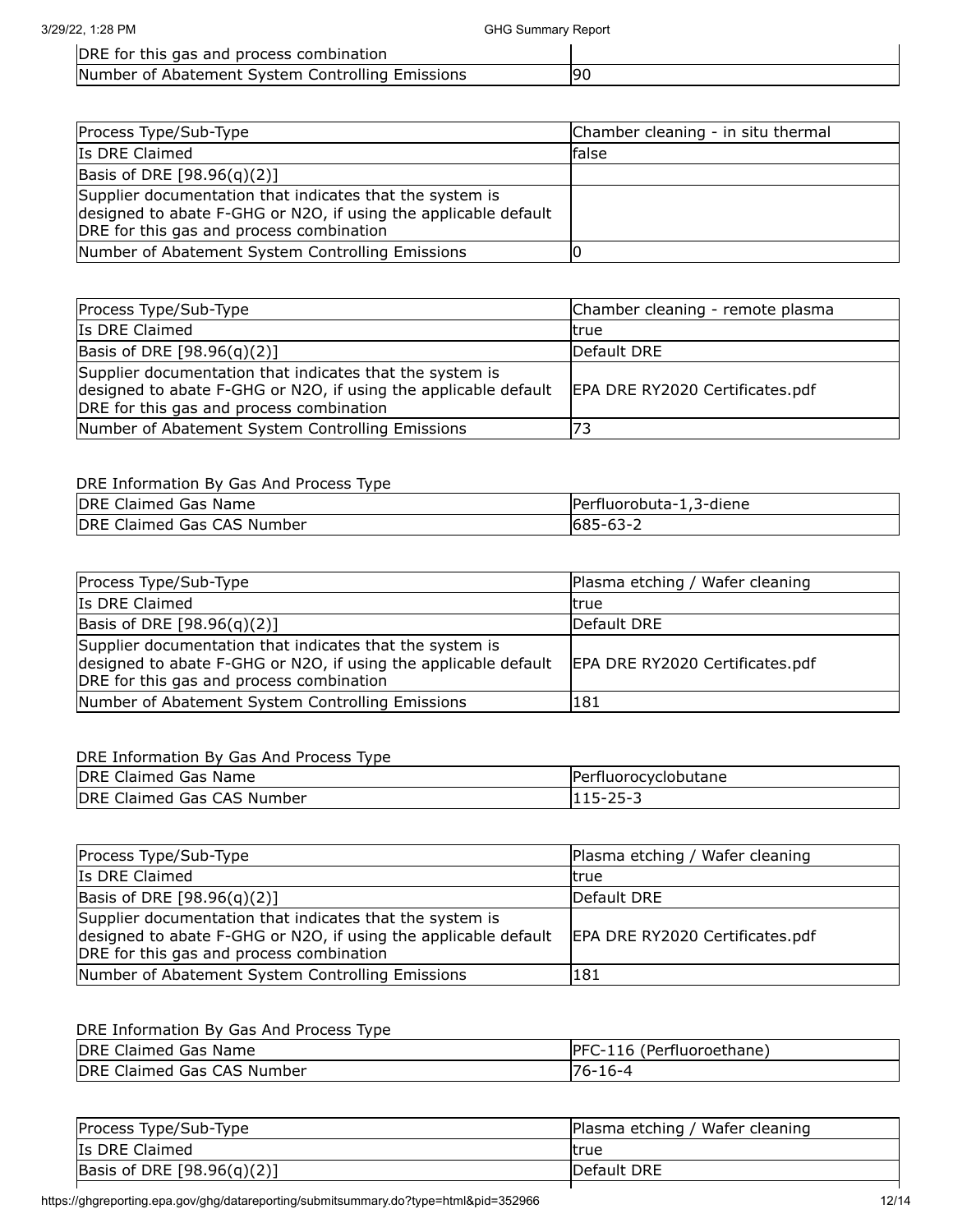3/29/22, 1:28 PM GHG Summary Report

| Supplier documentation that indicates that the system is<br>designed to abate F-GHG or N2O, if using the applicable default | EPA DRE RY2020 Certificates.pdf |
|-----------------------------------------------------------------------------------------------------------------------------|---------------------------------|
| DRE for this gas and process combination                                                                                    |                                 |
| Number of Abatement System Controlling Emissions                                                                            | 181                             |

# DRE Information By Gas And Process Type

| DRE Claimed Gas Name       | (Perfluoromethane)<br>$PFC-14$ |
|----------------------------|--------------------------------|
| DRE Claimed Gas CAS Number | $-73-0$<br>75-                 |

| Process Type/Sub-Type                                                                                                                                                   | Plasma etching / Wafer cleaning |
|-------------------------------------------------------------------------------------------------------------------------------------------------------------------------|---------------------------------|
| Is DRE Claimed                                                                                                                                                          | ltrue                           |
| Basis of DRE [98.96(q)(2)]                                                                                                                                              | Default DRE                     |
| Supplier documentation that indicates that the system is<br>designed to abate F-GHG or N2O, if using the applicable default<br>DRE for this gas and process combination | EPA DRE RY2020 Certificates.pdf |
| Number of Abatement System Controlling Emissions                                                                                                                        | 195                             |

| Process Type/Sub-Type                                                                                                                                                   | Chamber cleaning - in situ plasma |
|-------------------------------------------------------------------------------------------------------------------------------------------------------------------------|-----------------------------------|
| Is DRE Claimed                                                                                                                                                          | false                             |
| Basis of DRE $[98.96(q)(2)]$                                                                                                                                            |                                   |
| Supplier documentation that indicates that the system is<br>designed to abate F-GHG or N2O, if using the applicable default<br>DRE for this gas and process combination |                                   |
| Number of Abatement System Controlling Emissions                                                                                                                        |                                   |

| Process Type/Sub-Type                                                                                                                                                   | Chamber cleaning - in situ thermal |
|-------------------------------------------------------------------------------------------------------------------------------------------------------------------------|------------------------------------|
| Is DRE Claimed                                                                                                                                                          | lfalse                             |
| Basis of DRE [98.96(q)(2)]                                                                                                                                              |                                    |
| Supplier documentation that indicates that the system is<br>designed to abate F-GHG or N2O, if using the applicable default<br>DRE for this gas and process combination |                                    |
| Number of Abatement System Controlling Emissions                                                                                                                        |                                    |

| Process Type/Sub-Type                                                                                                                                                   | Chamber cleaning - remote plasma |
|-------------------------------------------------------------------------------------------------------------------------------------------------------------------------|----------------------------------|
| Is DRE Claimed                                                                                                                                                          | Itrue                            |
| Basis of DRE $[98.96(q)(2)]$                                                                                                                                            | Default DRE                      |
| Supplier documentation that indicates that the system is<br>designed to abate F-GHG or N2O, if using the applicable default<br>DRE for this gas and process combination | EPA DRE RY2020 Certificates.pdf  |
| Number of Abatement System Controlling Emissions                                                                                                                        |                                  |

| DRE Claimed Gas Name       | Sulfur hexafluoride |
|----------------------------|---------------------|
| DRE Claimed Gas CAS Number | $1 - 62 - 4$        |

| Process Type/Sub-Type                                                                                                                                                   | Plasma etching / Wafer cleaning |
|-------------------------------------------------------------------------------------------------------------------------------------------------------------------------|---------------------------------|
| Is DRE Claimed                                                                                                                                                          | ltrue                           |
| Basis of DRE $[98.96(q)(2)]$                                                                                                                                            | Default DRE                     |
| Supplier documentation that indicates that the system is<br>designed to abate F-GHG or N2O, if using the applicable default<br>DRE for this gas and process combination | EPA DRE RY2020 Certificates.pdf |
|                                                                                                                                                                         |                                 |